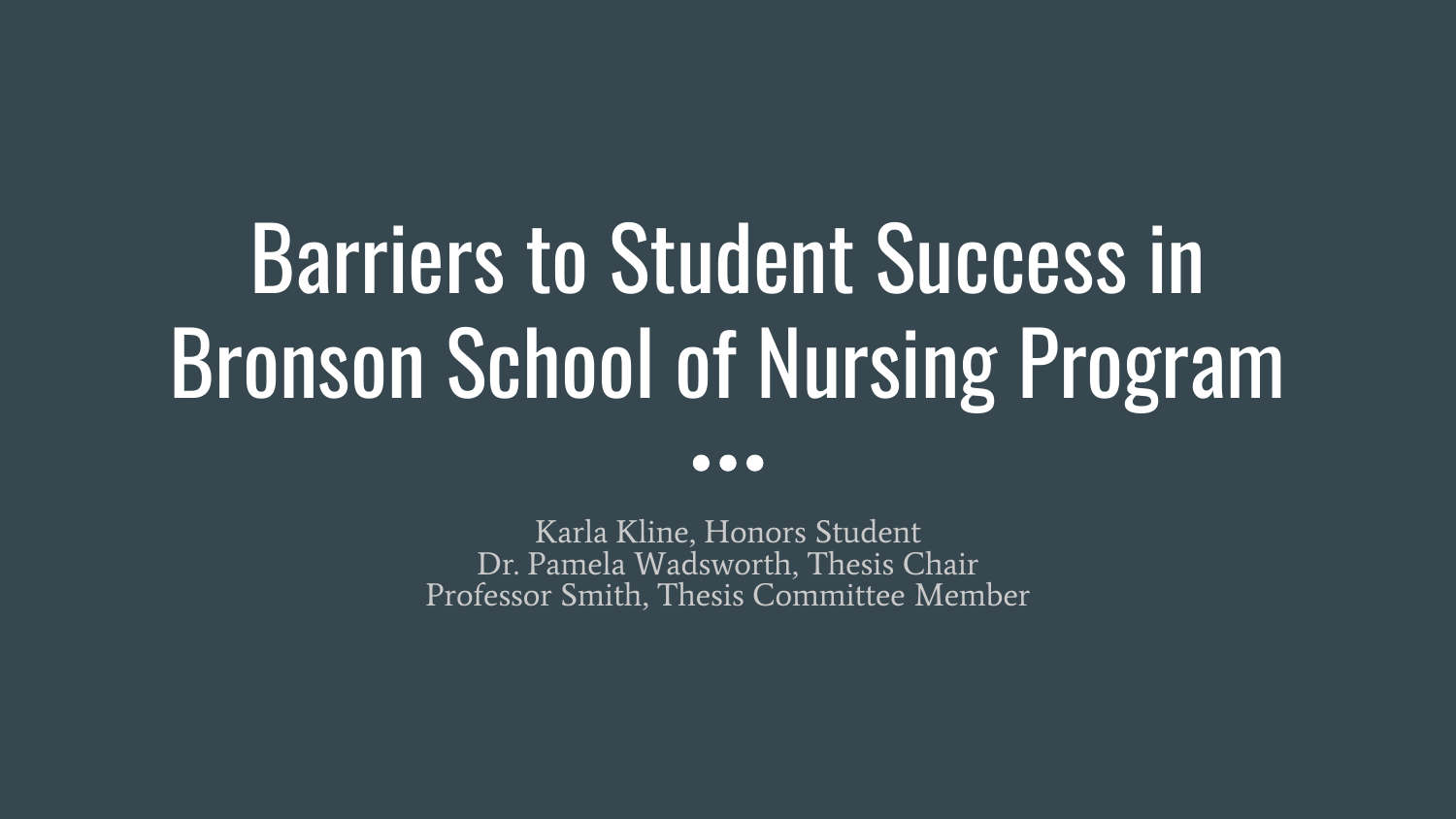### Purpose of Study

Explore the barriers nursing students are experiencing throughout their completion of the Bronson School of Nursing (BSON) program at Western Michigan University

- ❖ What current barriers and behaviors are impacting student academic success?
- ❖ Did the barriers Shaw (2015) identify in her research improve? Have her recommendations been implemented?
- ❖ How has the COVID-19 pandemic played a role?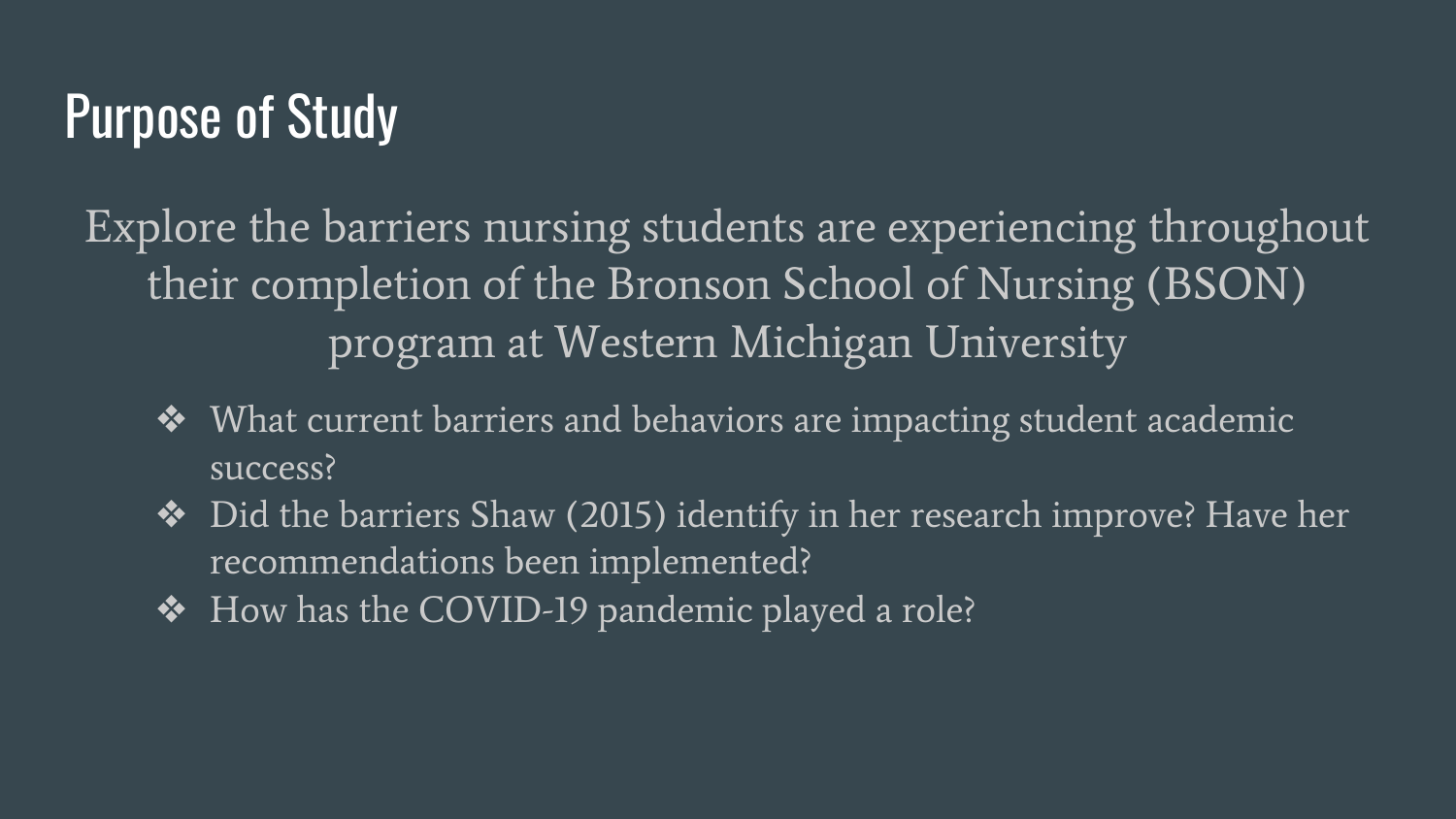### **Background**

- ❖ Nursing programs are environments of high stress and intense academic work
- ❖ COVID-19 has disrupted clinical experiences and impacted learning

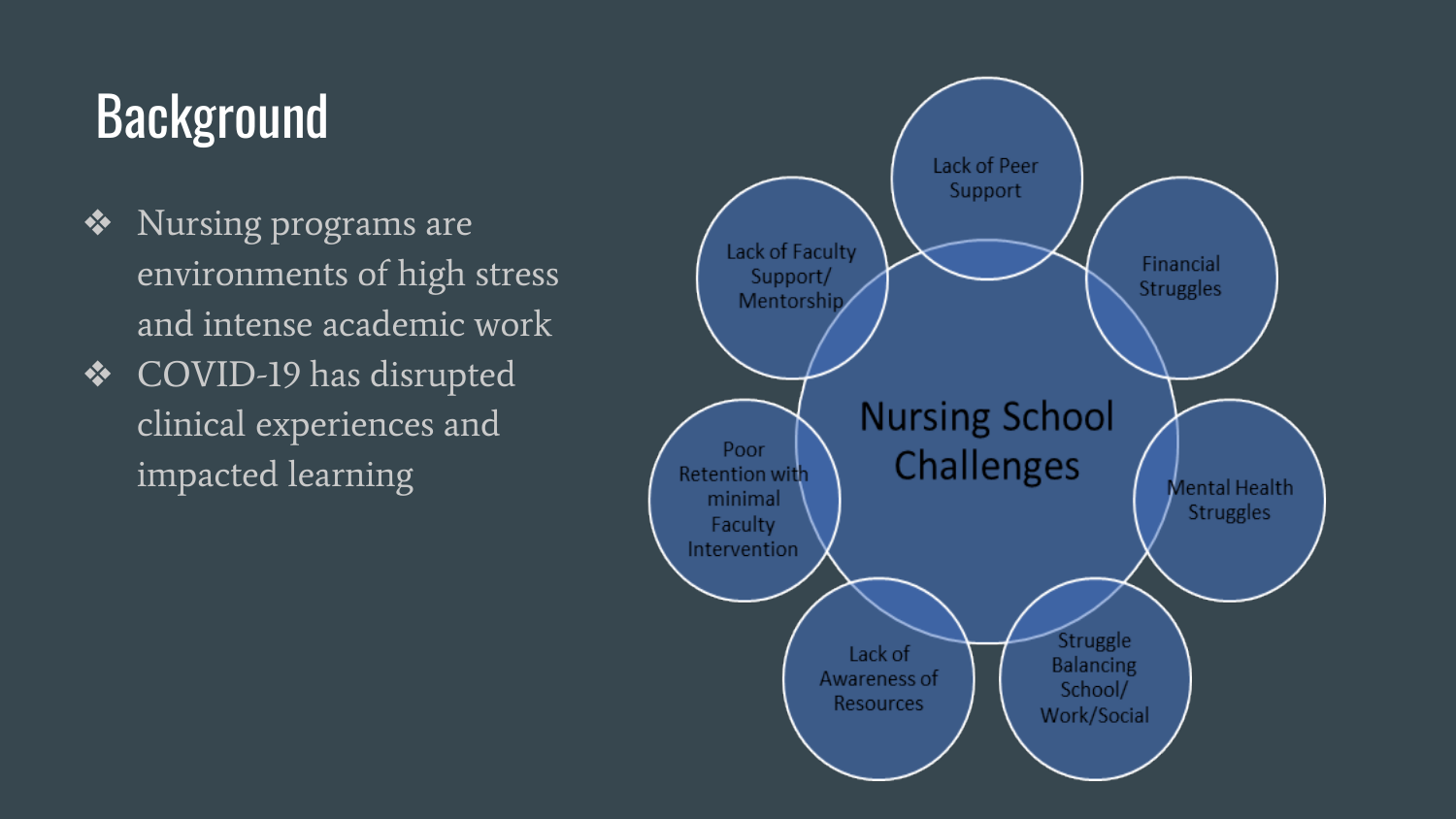### Need for Research

- ❖ Continuation of Shaw (2015) research assessing nursing student barriers and behaviors within BSON program
- ❖ Limited research regarding how the COVID-19 pandemic has impacted nursing students
- ❖ Necessary to explore how students are coping while uncertainties continue
- ❖ Potential to foster academic improvements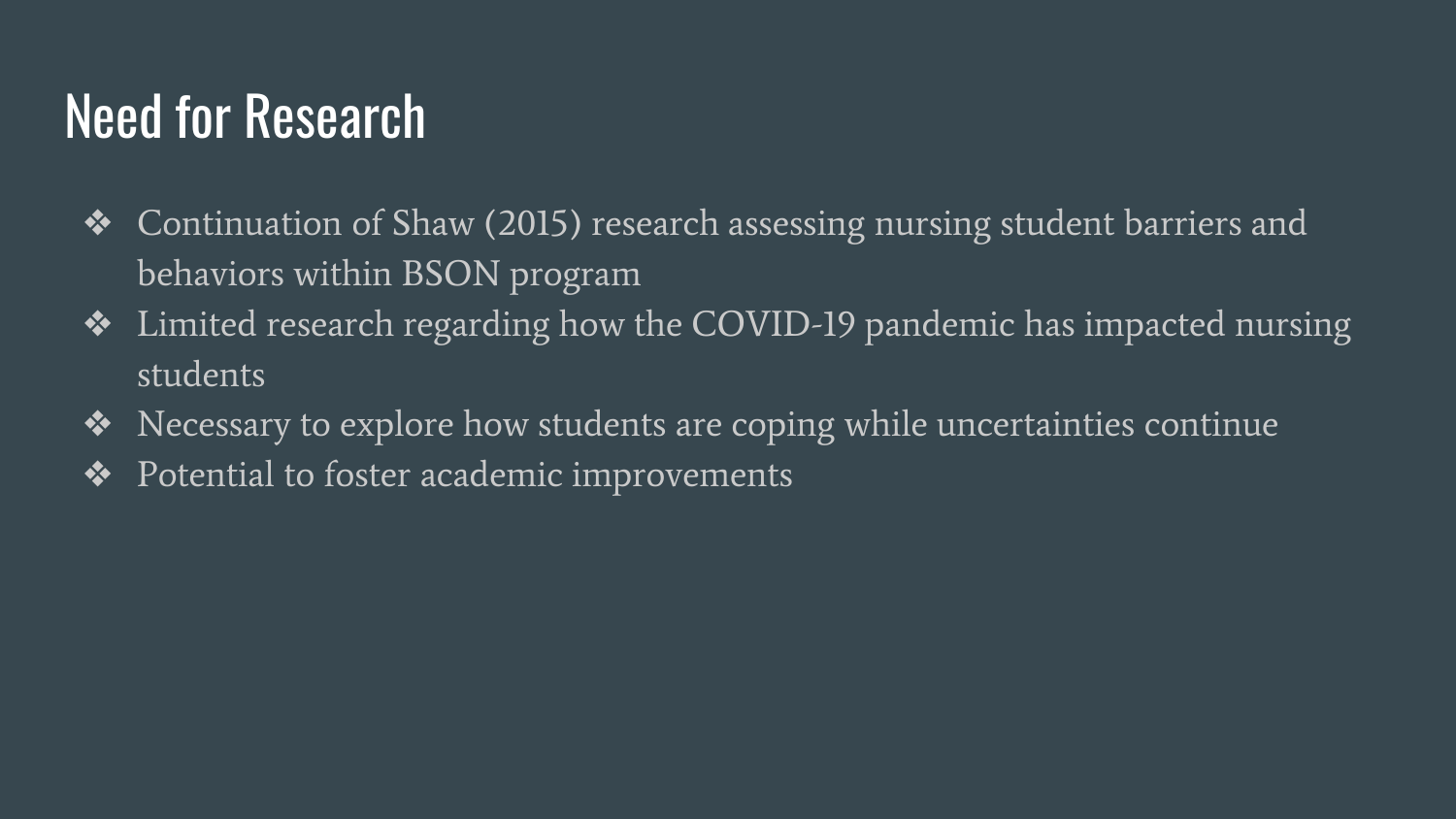### Research Procedure

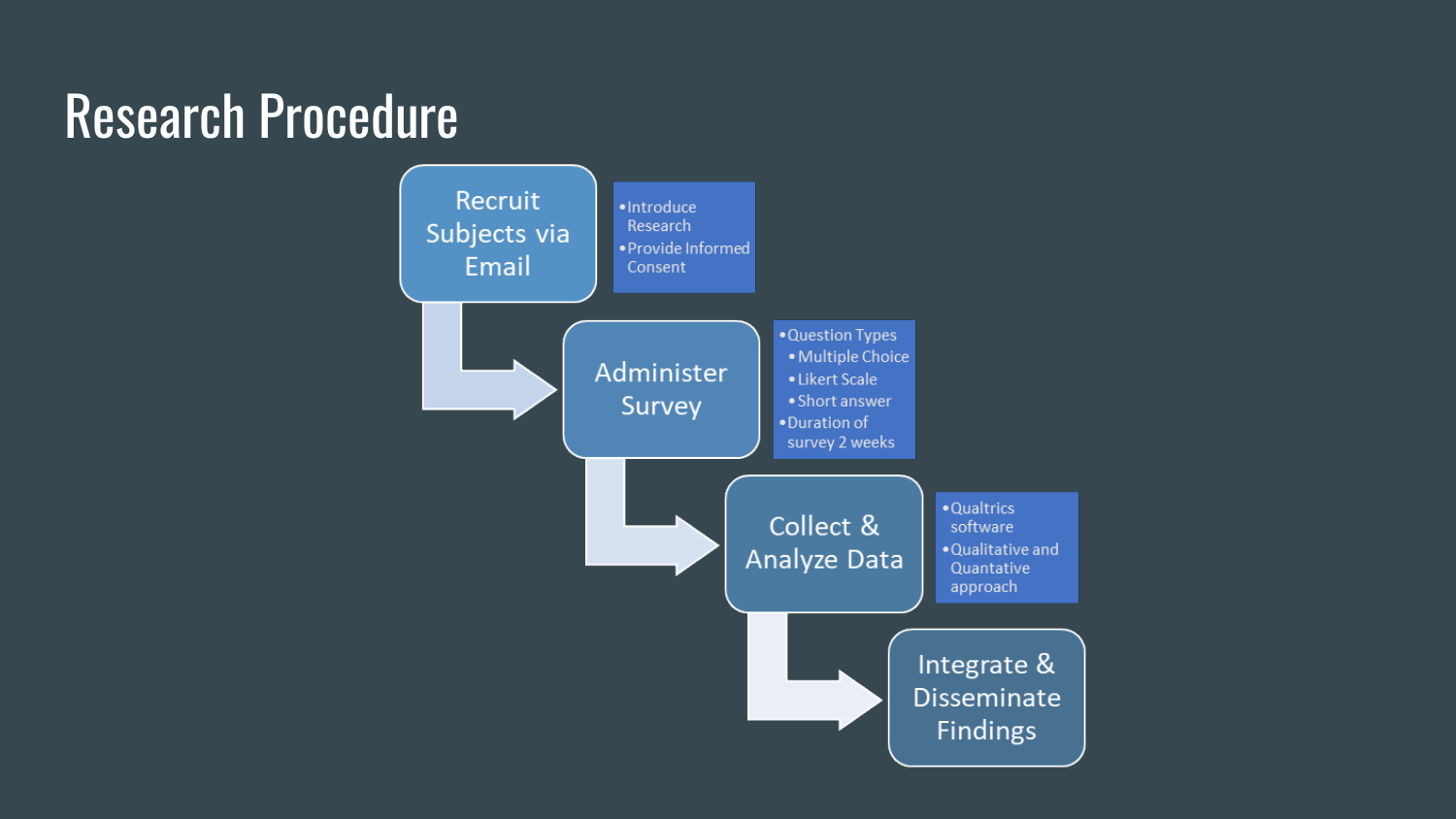## Sample of Respondents

- $\div$  114 total respondents
- ❖ All at least 18 years old, all students of BSON program
- ❖ Majority live with friends
- ❖ Majority live in a positive/neutral living environment
- ❖ Lifestyle
	- $\geq$  75% work during program
		- Of the 75%, most work 9+ hours/week
		- Primary reason for working is to pay for food/gas
	- $\geq$  67% spend 11+ hours/week studying
	- $\triangleright$  Majority get 5-7 hours of sleep
	- $\geq 63\%$  experience high stress during nursing school, 31% experience moderate stress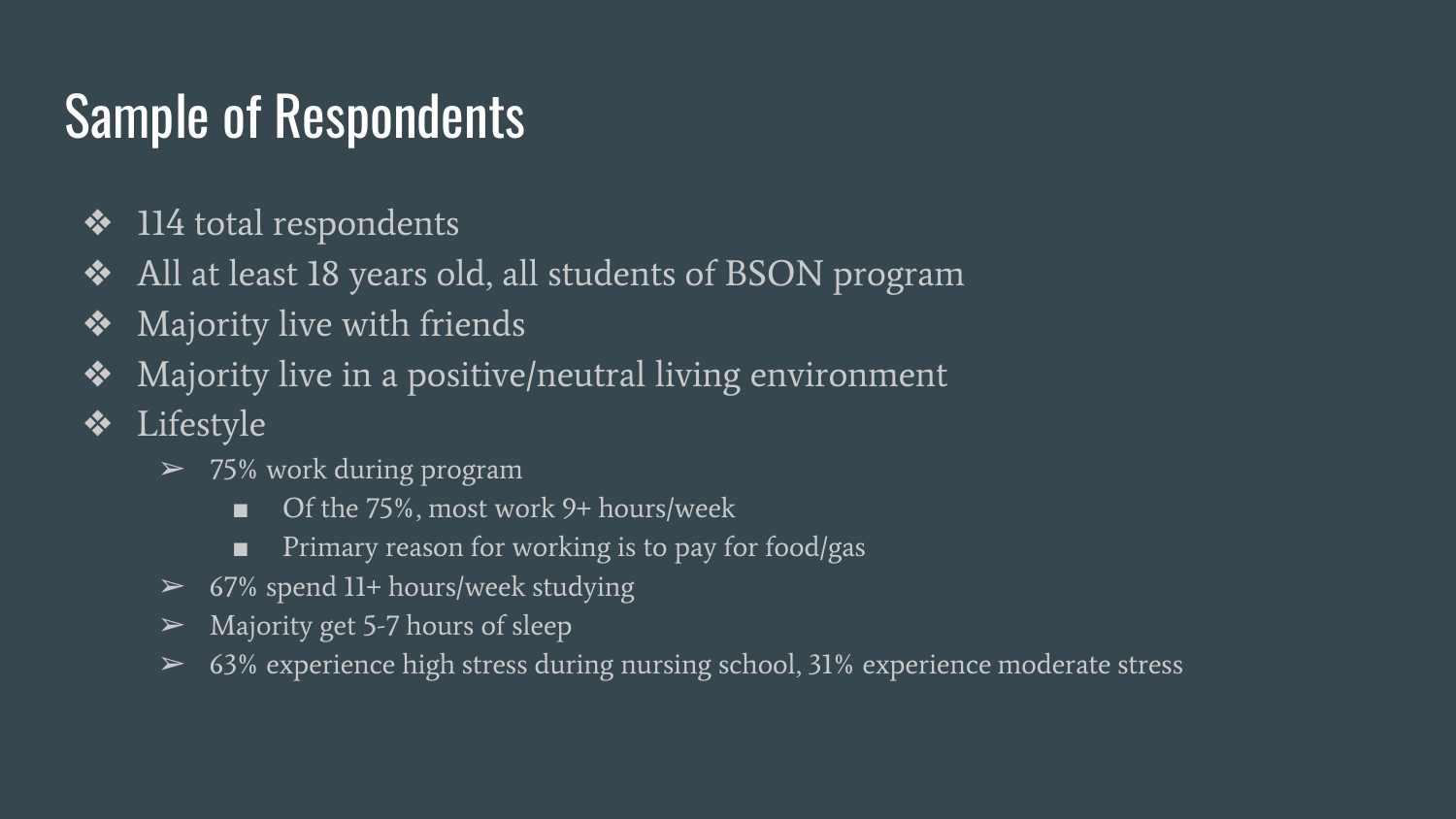## Support

❖ Support from family was highest, followed by peers, then faculty

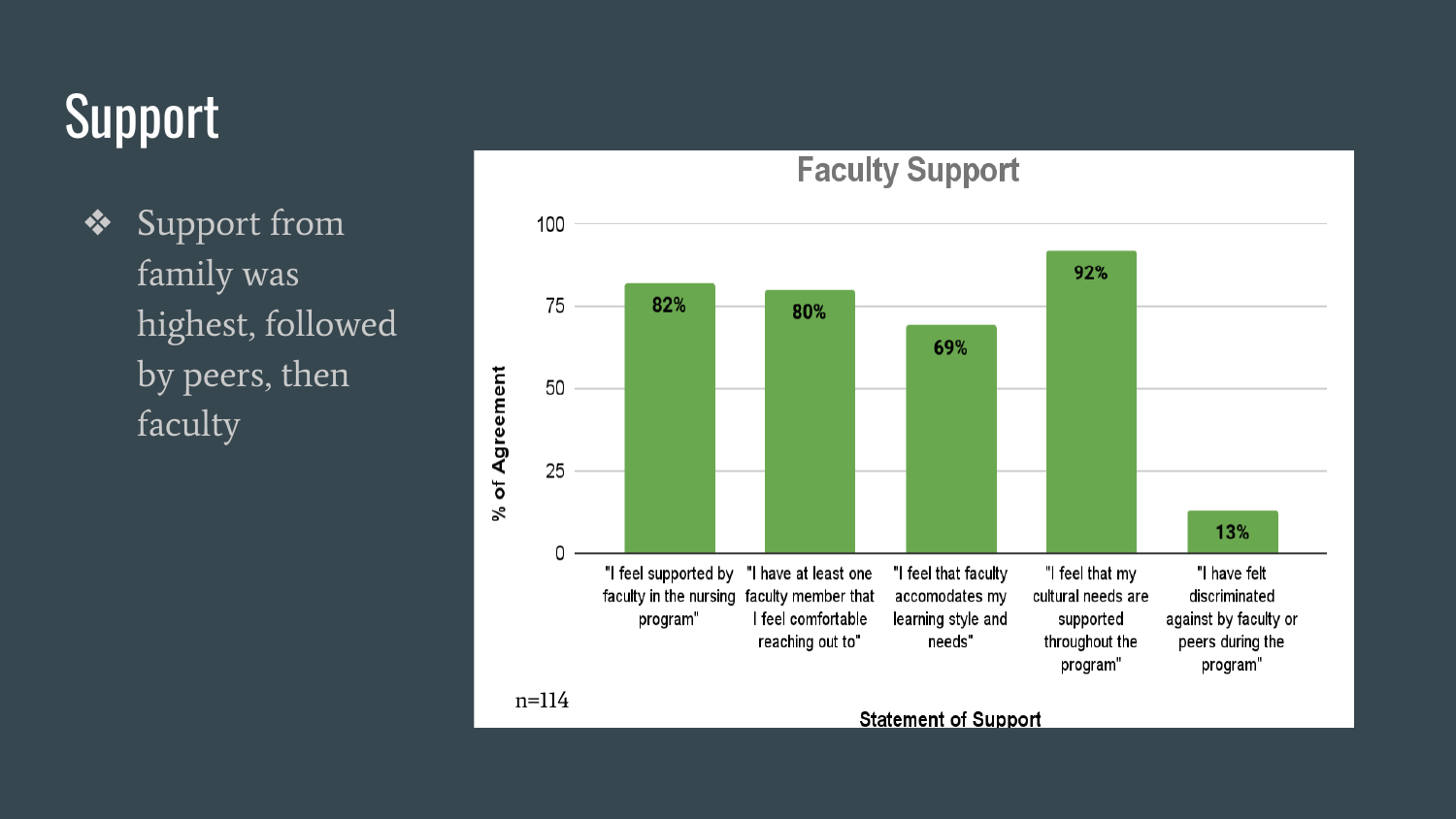### Influences on Academic Success

**Influences on Student Academic Success** 

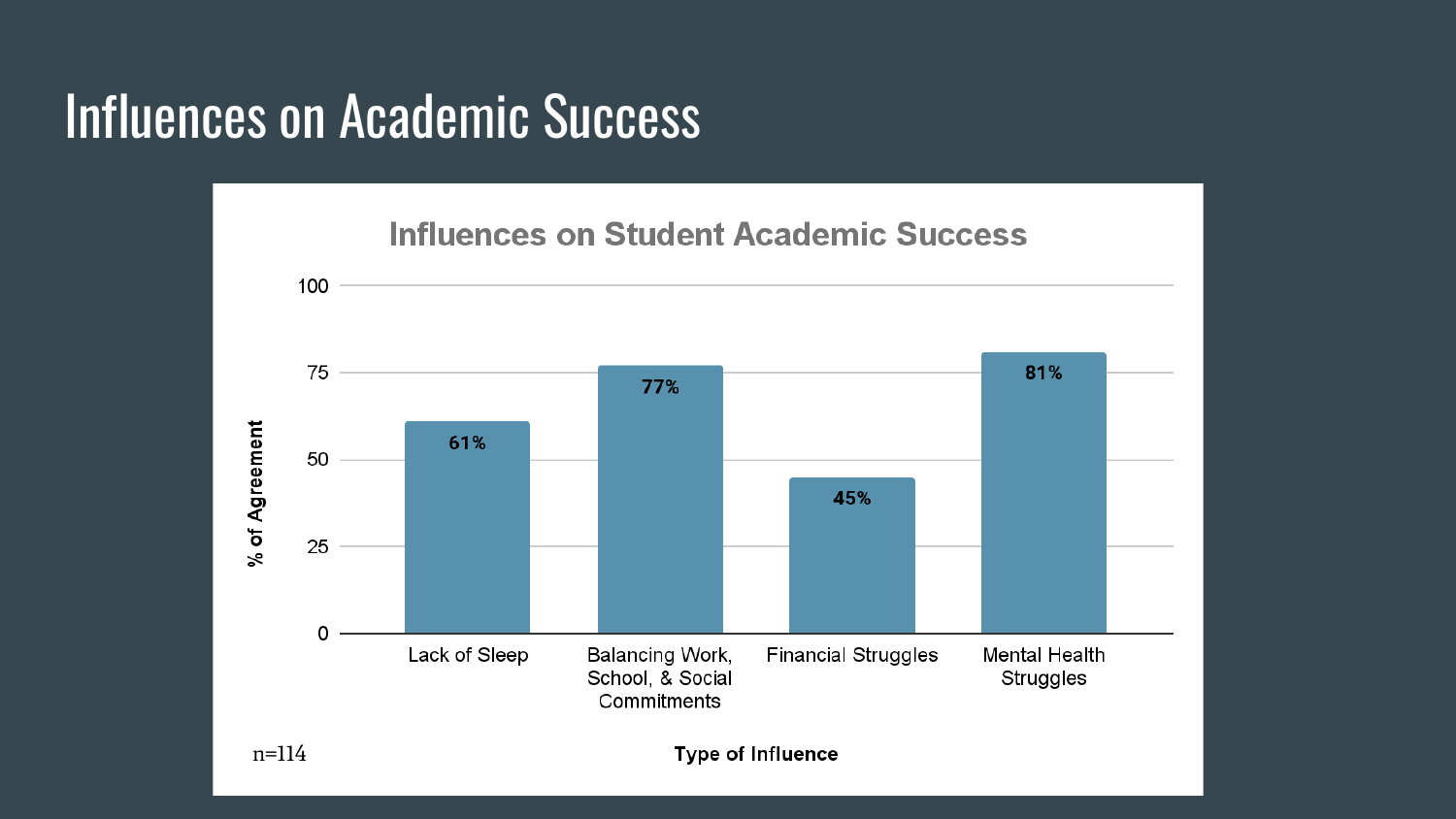### COVID -19

**COVID-19 Influences on Student Experiences** 



- $\triangleleft$  43% (n=114) of nursing students have had to quarantine due to COVID -19, and subsequently miss class
	- $\geq$  27% of students have worried about passing the semester due to quarantining
- ❖ Agreement in feeling support from faculty has decreased
- ❖ Agreement in feeling support from peers has slightly decreased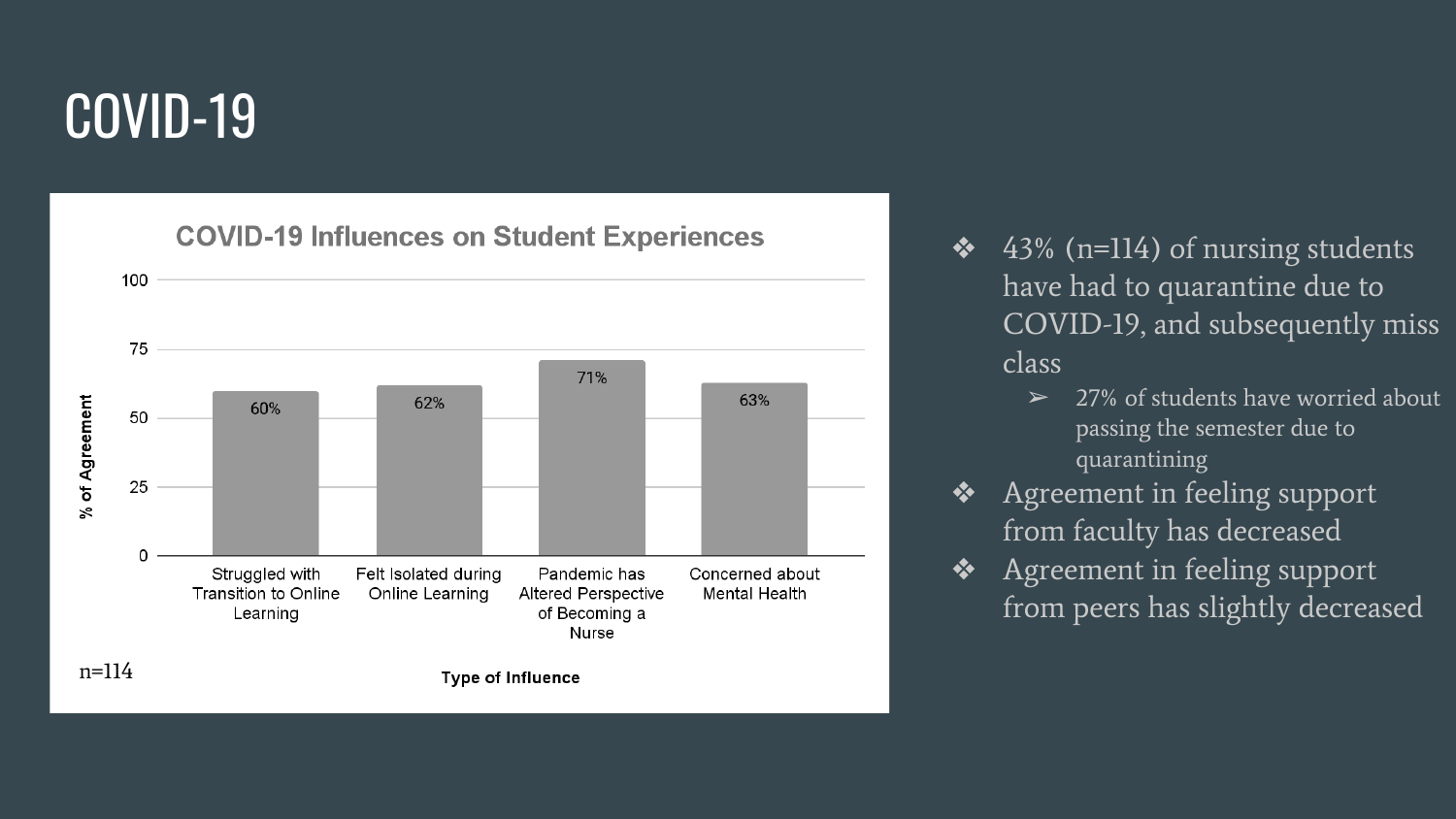### Mental Health

- ❖ Of the 63% (n=114) of people that agreed to feeling concerned about their mental health due to the COVID-19 pandemic, only 43% have sought professional help
- ◆ 57% (n=114) have not sought professional help, and here are the top reasons why…
	- ➢ Time 59%
	- $\blacktriangleright$  Money 31%
	- $\triangleright$  Stigma/Fear 17%
	- $\blacktriangleright$  Lack of resources 10%
	- $\triangleright$  Virtual format 6%

\*Out of 29 responses, these were the most frequent themes\*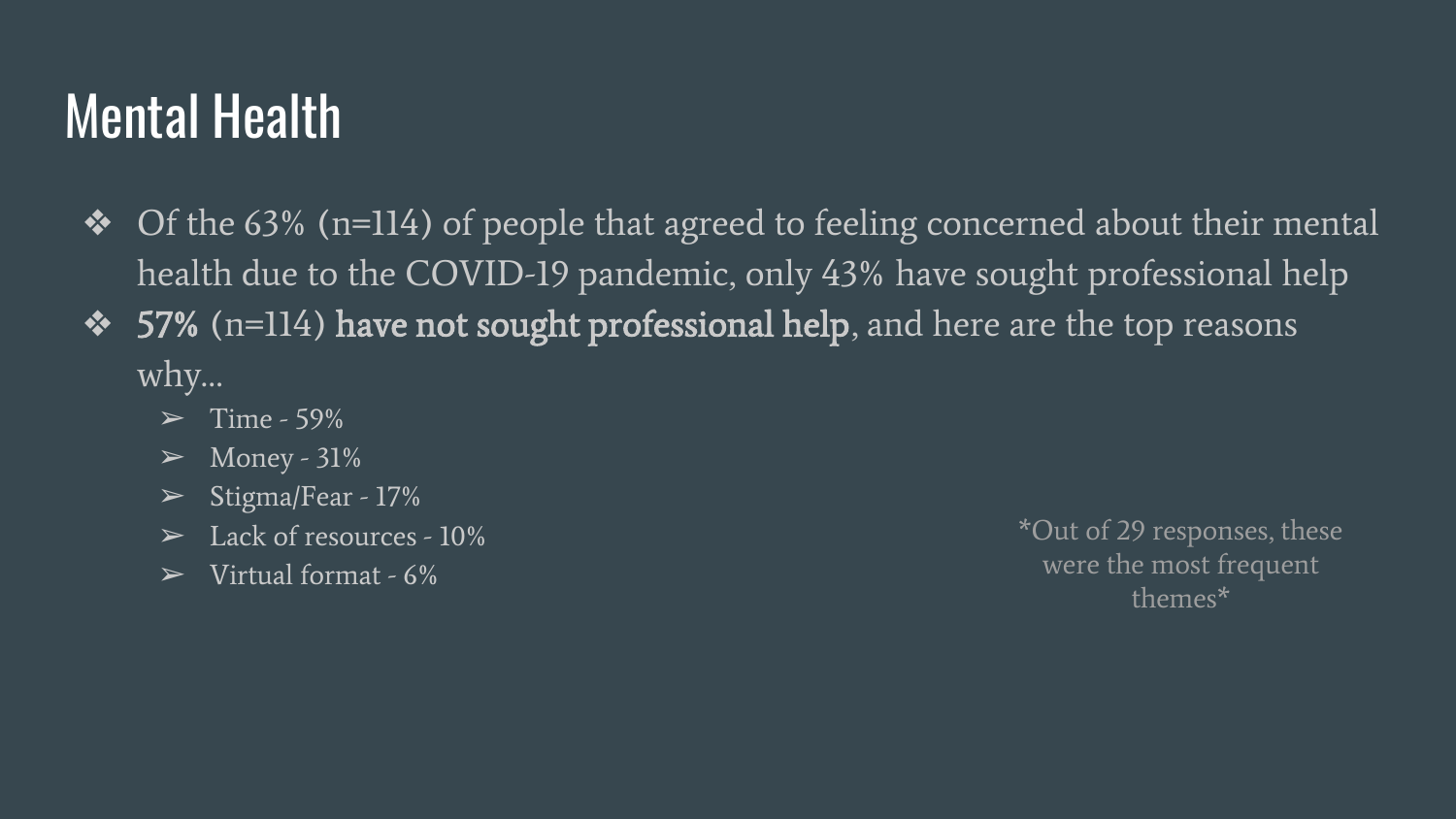### Why are Students not Seeking Professional Help?



"I barely have enough time to get daily necessities done, let alone seek professional advice on how to handle my stress."

"Having a difficult time finding time. It is a priority, but school and work come first."

"Not enough time to commit to appointments… Worried about stigma from others if they find out I am seeking help"

"Do not have enough money for it"

"Don't know where to go, costs"

"I feel that there's nothing anyone can say or do to change how worried I am about becoming a nurse during this pandemic/staffing shortage"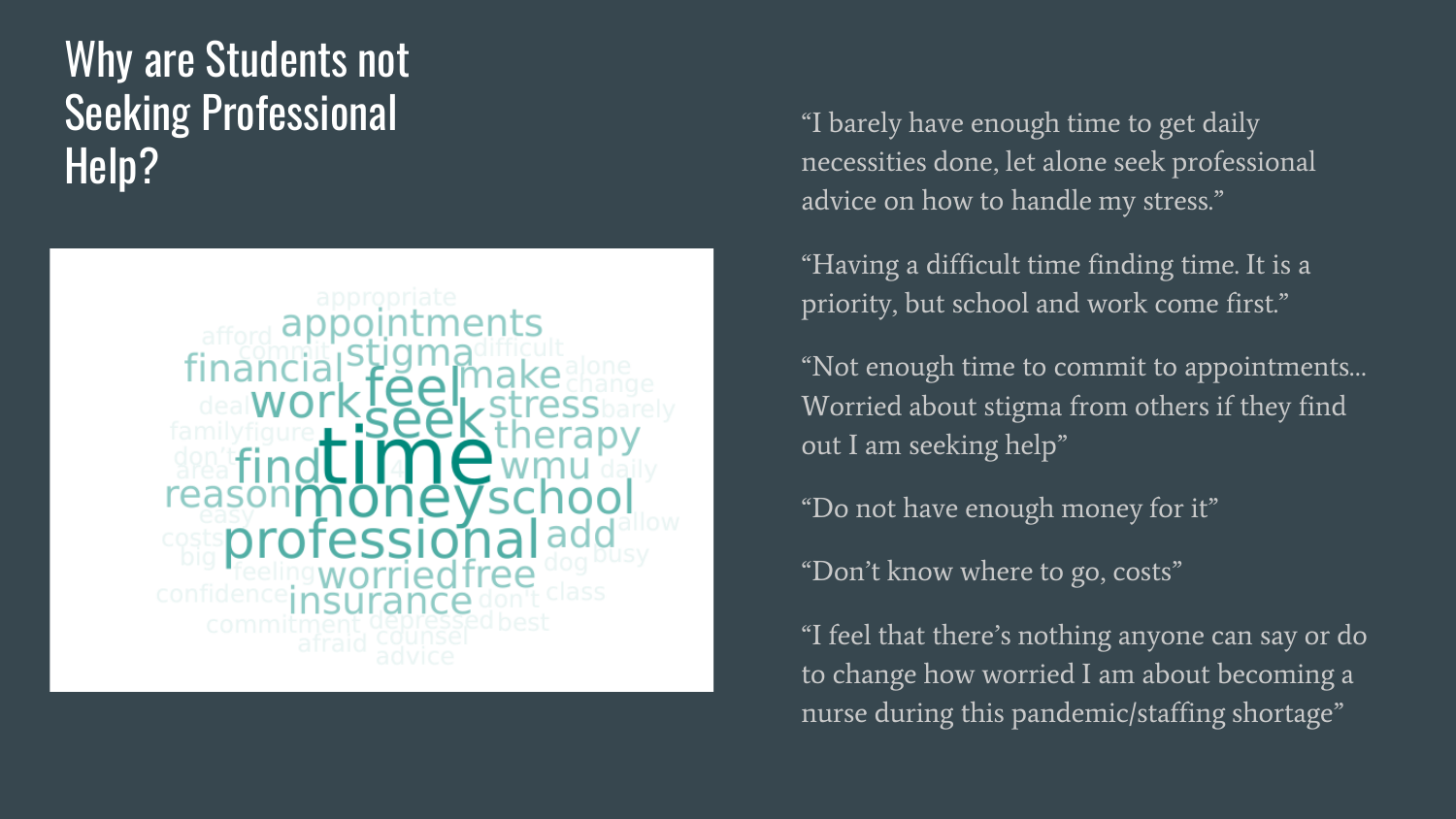### Student Concerns

"What is your biggest concern surrounding nursing school right now?"

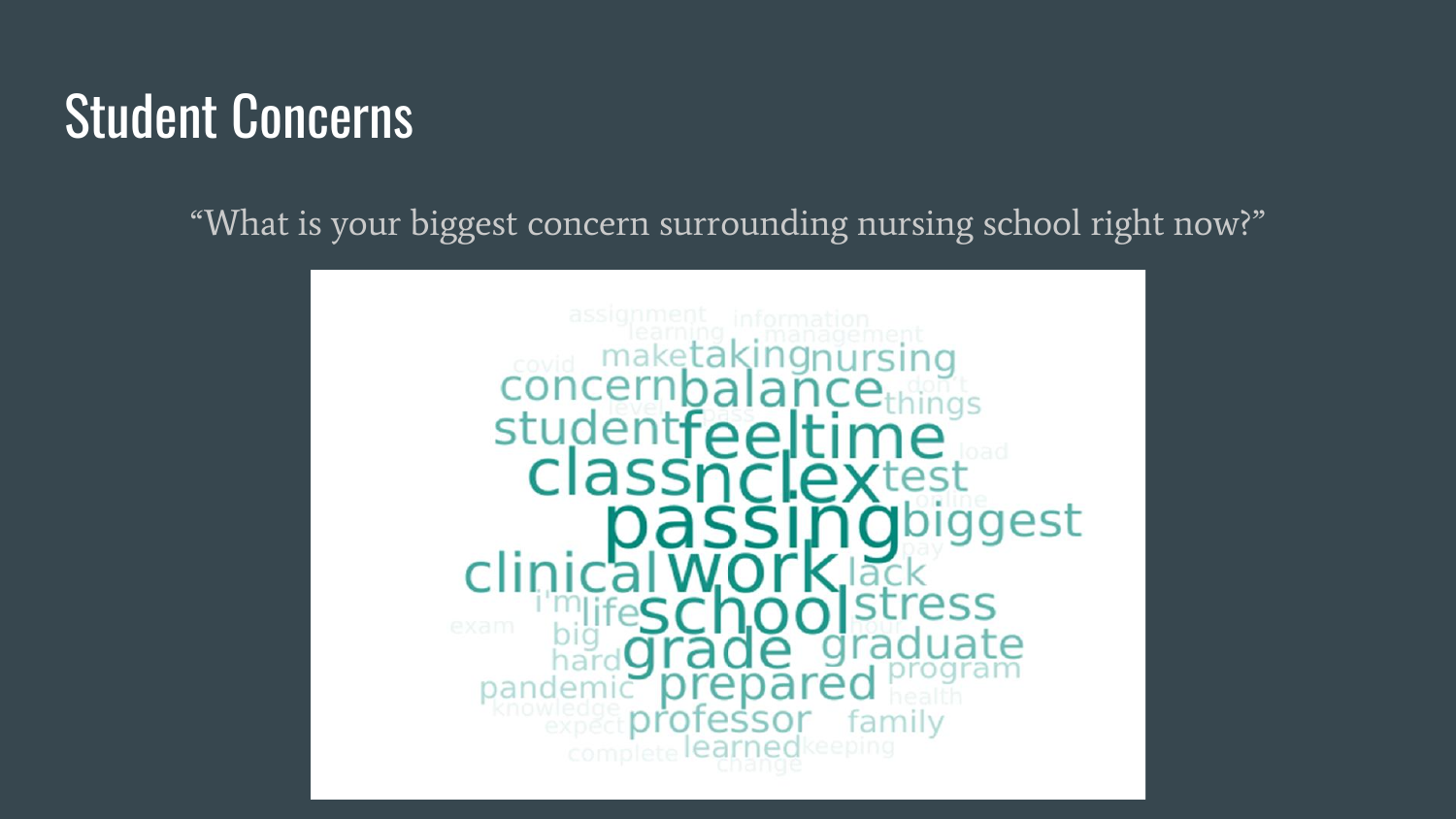### Top Student Concerns

- 1. Passing
- 2. NCLEX
- 3. Balance of responsibilities
- 4. Workload/time management
- 5. Communication issues

#### "Will I pass? Will I not? I'm so tired"

"I feel like we missed out on a chunk of hands-on learning and in person classes. I'm nervous for my success once I graduate, taking the NCLEX, and starting a career"

"My biggest concern is balancing needing to make money and needing to study"

"Trying to cope with stress and lack of sleep. I feel like it is constantly go go go all the time which has taken a big toll on my mental and physical wellbeing"

#### "Stress due to workload"

"Lack of organization and communication. Constantly feeling like we are waiting until the last minute to find out about things"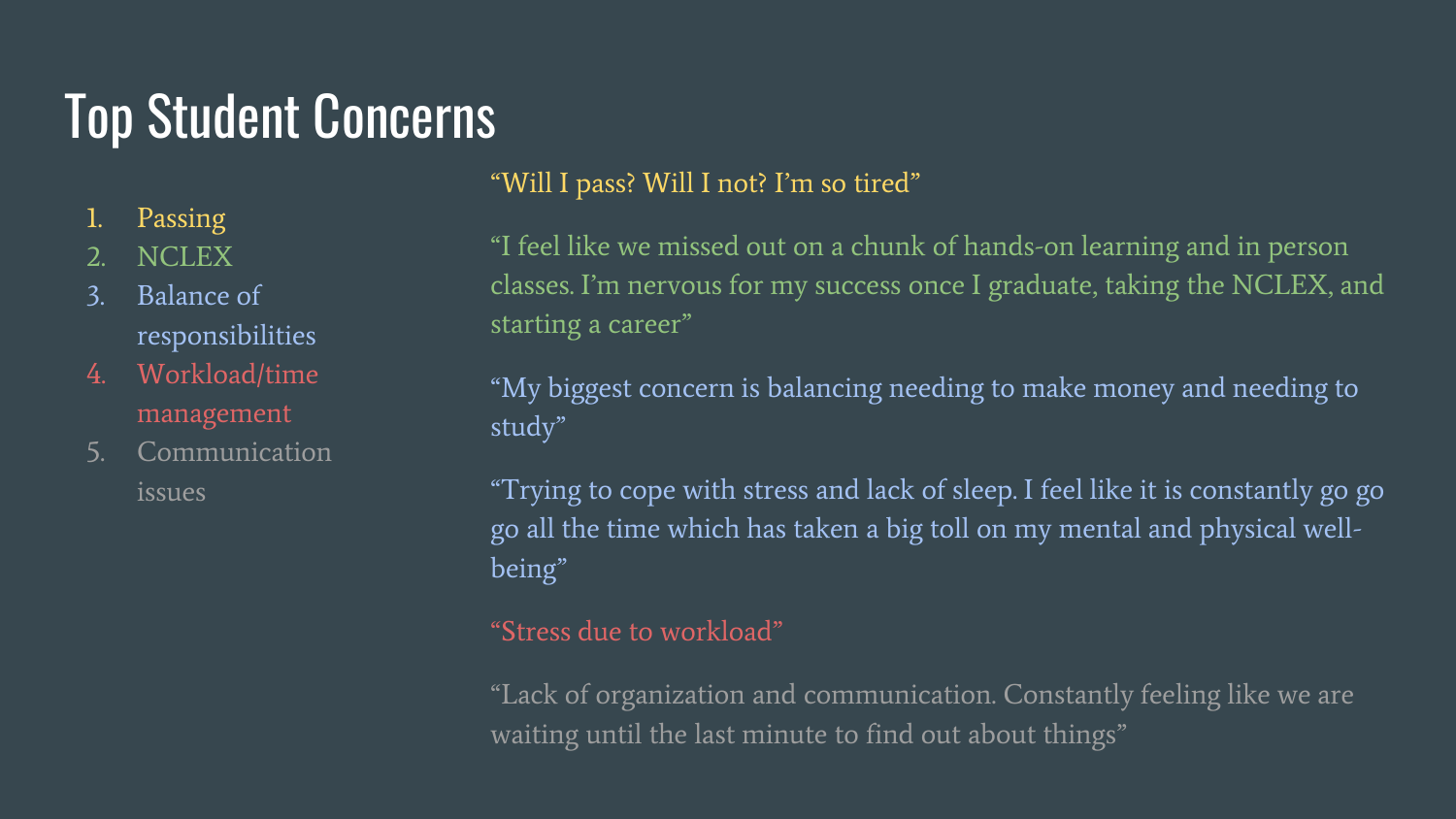### Advice for Faculty

"What advice would you give to faculty to better support your academic success?"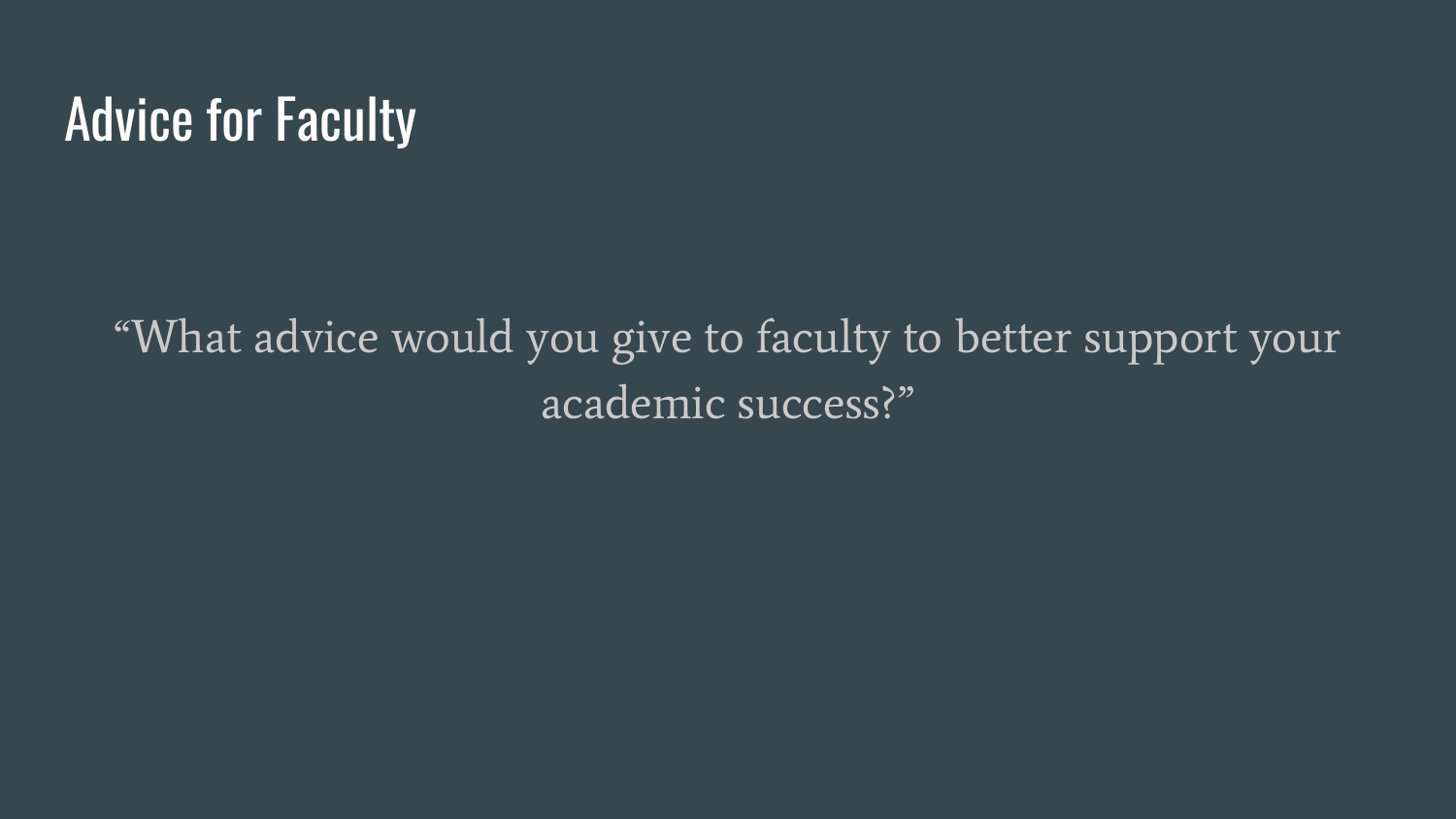### Top Faculty Advice

- 1. Flexibility/understanding
- Provide study resources/opportunities
- 3. Communicate/check in more
- Mental Health
- **Accountability**

"Remember that students are humans too and school cannot always be above everything. Life happens and sometimes school cannot come first"

"Understand that some students NEED to work to support themselves throughout school. Saying that "you shouldn't be working" offends some people"

"....I would love more programs and opportunities for out of class learning examples being organized study groups by professors or TA"

a little better"

"Many professors emphasize the importance of mental health but then they do not provide opportunities for us to take care of our mental health. Those of us who work have little free time to be doing homework let alone self care or prioritizing our mental health"

"Advocate for your students, support them no matter what, and put your personal biases aside. Practice what you preach"

"The staff should be required to take anti racist courses to learn about their biases and how those impact their teaching methods and the way they interact with students"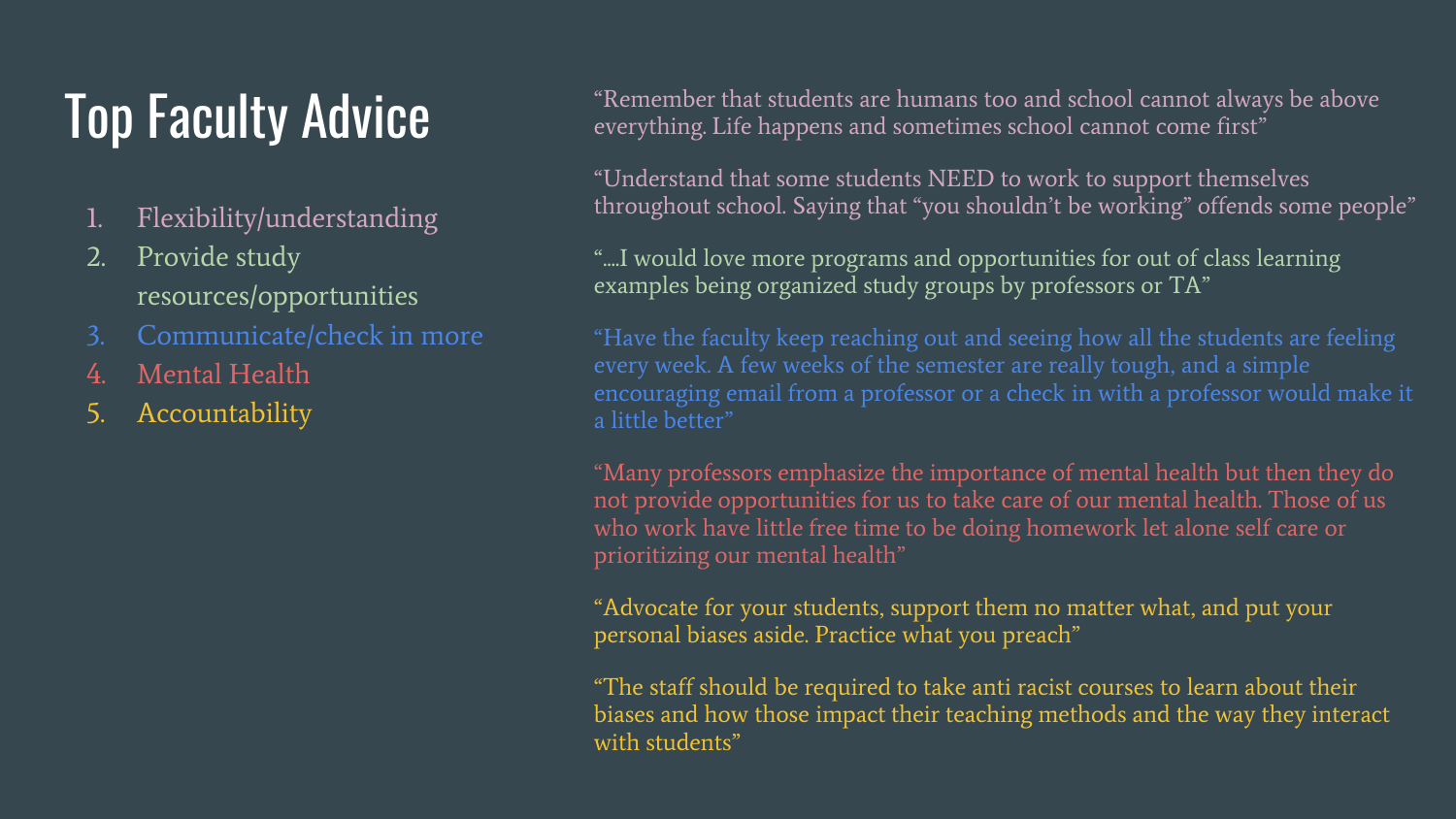### **Resources**



#### **Awareness & Accessibility of Resources**

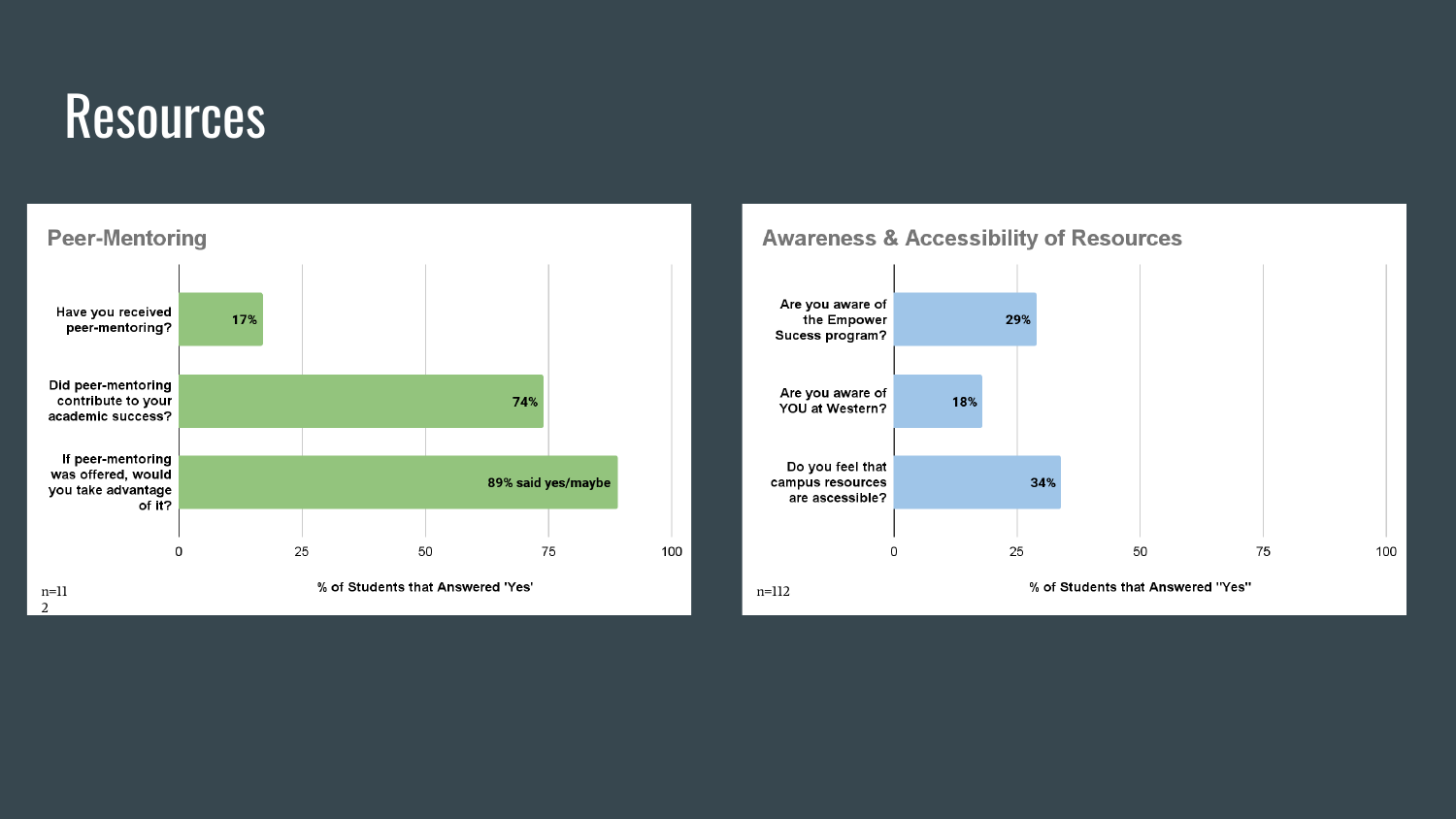### Changes/Trends from Shaw's Research

- ❖ Students are working more than they were in 2015
	- In 2015, working students averaged 0-5 hrs/week
	- In 2021, working students averaged 9+ hrs/week
- ❖ Students were more comfortable asking peers for help in 2015, compared to faculty, and that has remained true in 2021
- ❖ Shaw suggested implementing peer-mentoring as a way to increase academic success, believing that tutoring would help academically and providing mentorship would help socially
	- ➢ Empower Success program implemented in Fall, 2017
	- $\geq$  74% of students that received peer-mentoring thought it contributed to academic success in 2021
	- $\triangleright$  Empower Success program was cut in Fall, 2021 due to funding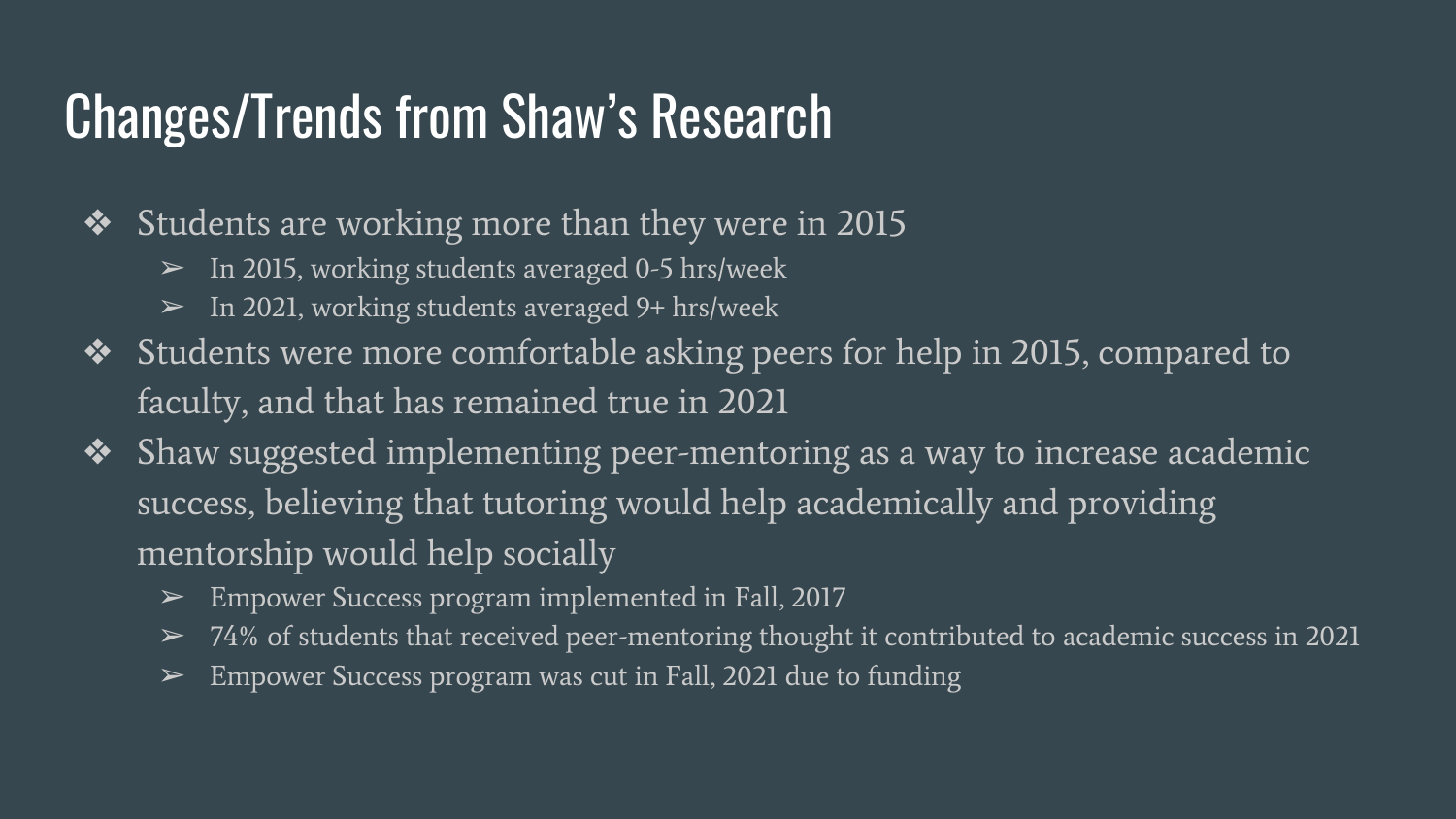### Discussion of Pertinent Findings

- ❖ Students are concerned about their mental health, yet are struggling to seek professional help
- ❖ Students are struggling to balance work and school
- ❖ Students want more support from faculty
- ❖ Student awareness of campus resources is lacking
- ❖ Students would take advantage of a peer mentoring program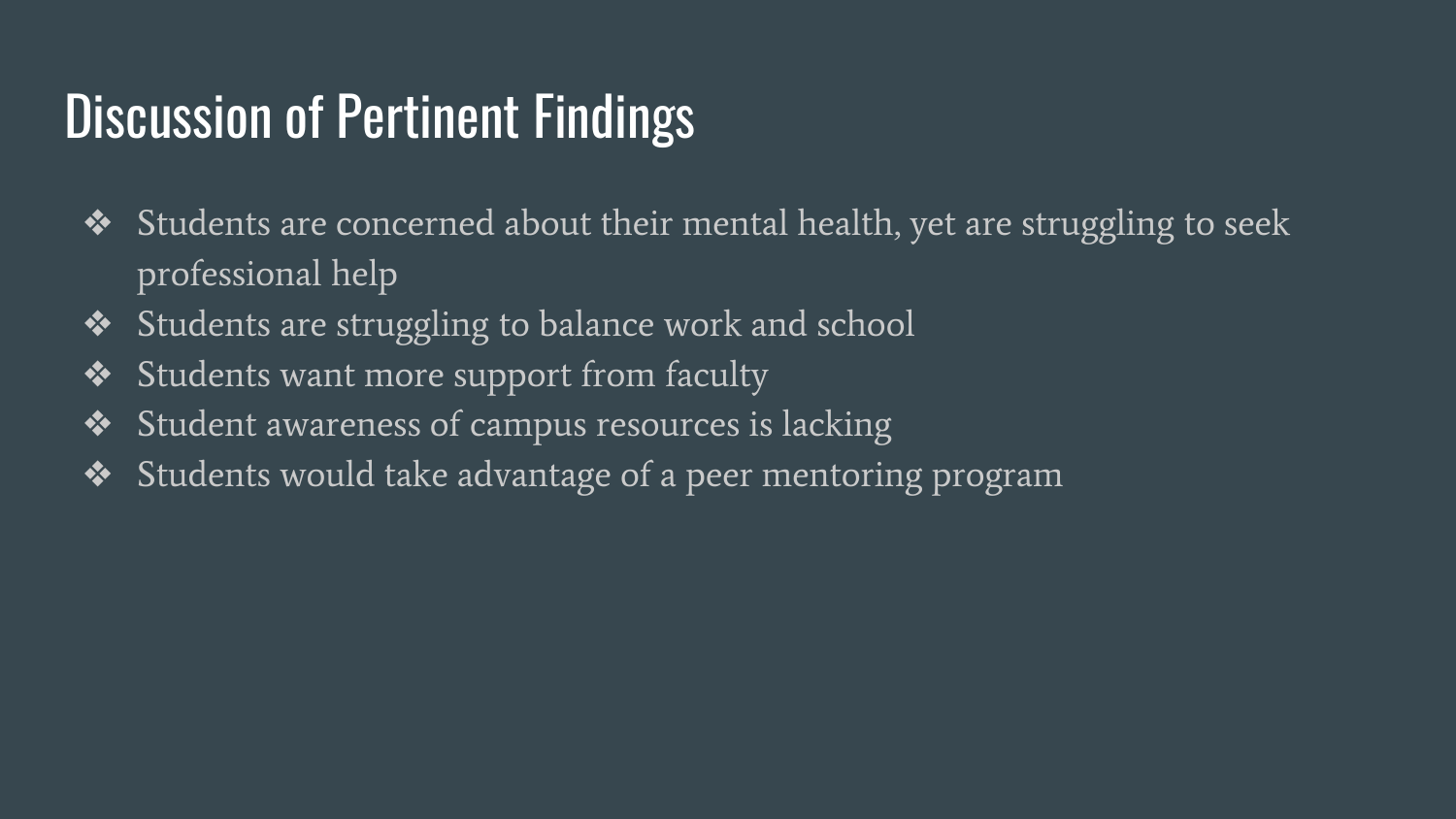### General Recommendations

- ❖ Faculty should be made aware of research findings
- ❖ Faculty are encouraged to be more open, flexible, and understanding of their students
- ❖ Encourage faculty to communicate more with students
- ❖ Implement peer-mentoring program
	- $\triangleright$  Could provide leadership hours for senior nursing students
- ❖ Provide more educational/study opportunities and chances to connect with students
- ❖ Engage in cultural workshops/anti-racism courses
- ❖ Promote use of YOU at Western
- ❖ Collaborate with Public Health Professionals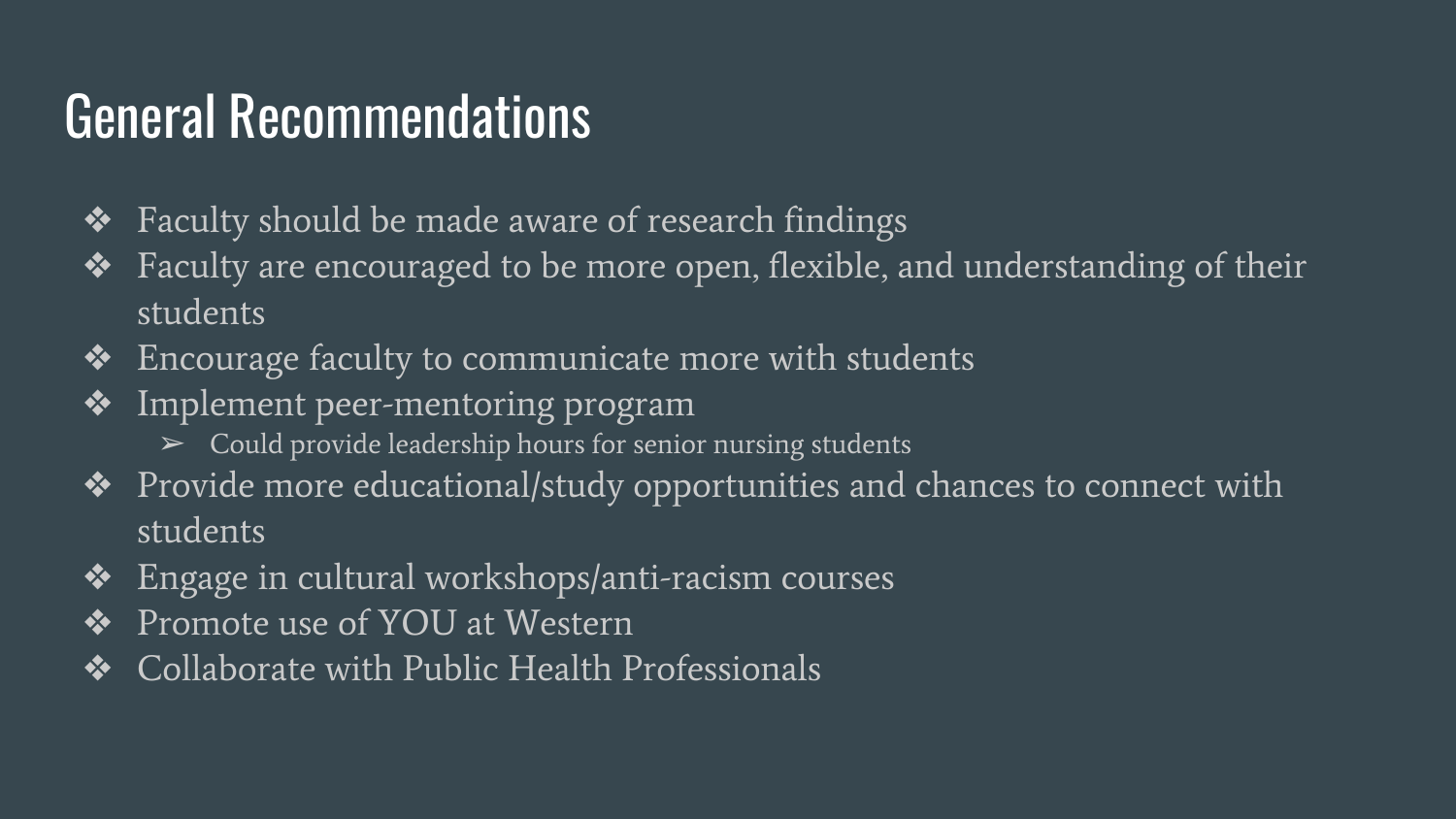### Limitations

- ❖ Convenience sample
- ❖ Sample population of 114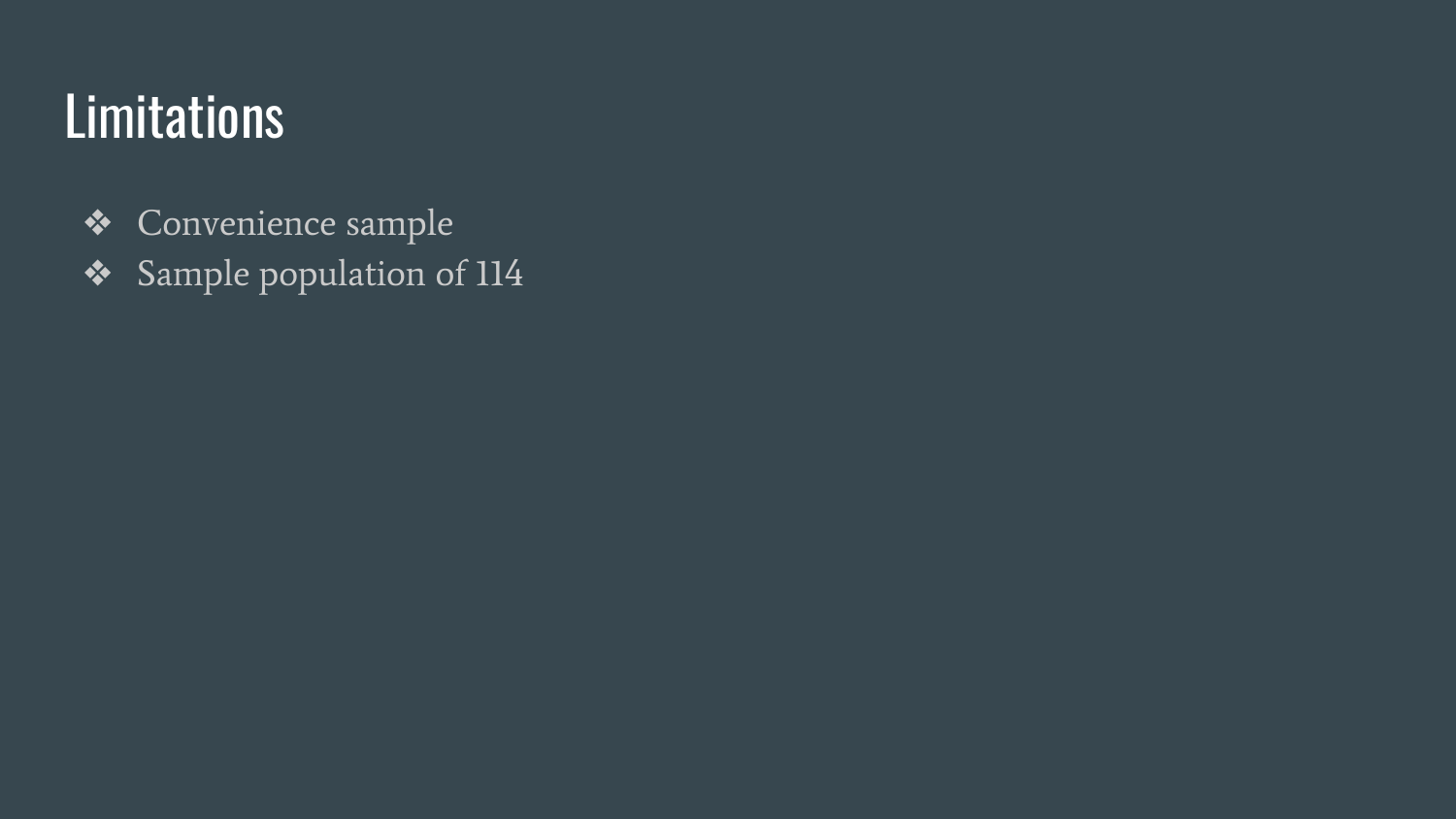### Questions?

Thank you for listening, and thank you to Dr. Wadsworth for her commitment and encouragement throughout this research project and to Professor Smith for her collaboration and support.

Any Questions?